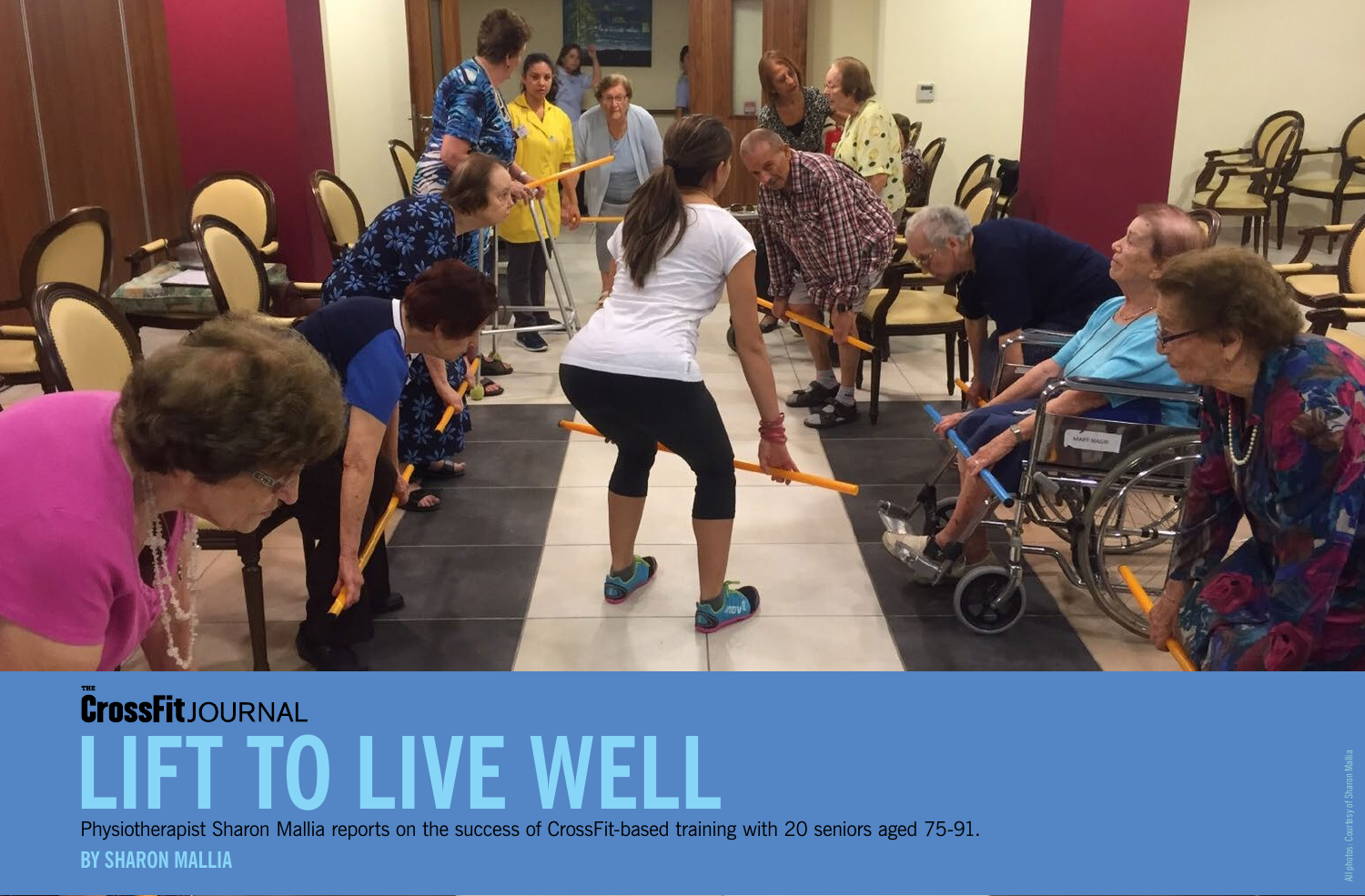and consistent alterations in the base of support" (29), which is more approximate to the way people perform daily tasks (17).

When using vigorous exercise with older adults, every workout must be specifically designed to accommodate the fitness level and physical limitations of each person while keeping in mind that those things that are core to every younger individual's fit ness are equally important to older adults. As written by CrossFit Founder and CEO Greg Glassman: "Your needs and the Olympic athlete's differ by degree not kind. Increased power, strength, cardiovascular and respiratory endurance, flexibility, stamina, coordination, agility, balance, and coordination are each import ant to the world's best athletes and to our grandparents. The amazing truth is that the very same methods that elicit optimal response in the Olympic or professional athlete will optimize the same response in the elderly" (7).

Fundamentally, functional training is built on the core principle of training specificity, which means that training in a specific activity is the best way to maximize performance in that specific activity (12,23). This is what the core CrossFit movements are based upon. Squatting, for example, mimics standing from a seated position, and deadlifting mimics picking an object off the floor (7). In other words, the closer the mode of training mimics the desired task or motion, the better the outcome will be. While it might initially seem confusing to talk about specificity in Cross - Fit, a program that focuses on general physical preparedness (GPP) rather than specific training, "CrossFit's specificity" is that it uses compound, multi-joint movements that replicate in the gym the way the body must move to accomplish tasks outside the gym.

However, training older adults requires more than simply scaling down the workout of the day. First, moderation of intensity is critical when training older adults, just as it is with deconditi oned, sedentary or injured clients. However, one should not rely on the typical signs of intensity—such as sweating and heavy

Life expectancy has increased drastically, and the number of ol der persons across the world is expected to more than double over the next four decades to reach a staggering 392 million persons aged 80 years or more by the year 2050 (32).

This increase in life expectancy represents a unique opportunity and challenge for exercise professionals. When it comes to trai ning older adults, we need to move away from the erroneous impression that older adults should only engage in mild-to-mo derate physical activity. However, in order to provide a safe yet effective training program, every professional trainer must keep a few things in mind.

### The Physiology of Aging

The natural aging process brings about a decline in physical per formance that is mostly attributed to a drop in aerobic endurance and muscular strength (25,35,33). The assumption is that loss of muscle size contributes to weakness, so much effort has been dedicated over the years to preventing age-related loss of musc le tissue (10). However, studies have indicated that weakness and muscle size are less tightly related than previously thought, with progression of weakness considerably outpacing the loss of muscle (9,14).

Age-related muscle weakness (dynapenia) can have devastating effects on a person's ability to perform everyday activities such as climbing stairs, picking up a grandchild, or simply getting out of a chair or bathtub, predisposing older adults to poorer function and greater risk of falls (31).

## Training Older Adults

The present body of literature focuses mostly on the use of pro gressive resistance strength training (1,13,15,18,20,28). Ho wever, improving muscle strength alone produces only a trivi al change, often non-significant in reducing late-life disability. Why? Because when the training predominantly focuses on increasing muscle strength, older adults might find difficulty in learning how to transfer this newly found strength to improve their performance of mundane tasks (17).

The most plausible reason for this non-linear transferability is that even though age-related decline in muscle strength is strongly associated with functional decline in older adults (11), the aging process also influences other motor elements such as balance, agility and coordination (27). Therefore, if the exercise program only targets one essential body motor element, the trai ning effect will not necessarily translate into an improvement in everyday function.

On the contrary, functional training approaches such as that seen in CrossFit "train muscles in coordinated, multi-planar mo vement patterns and incorporate multiple joints, dynamic tasks,

When using vigorous exercise with older adults, every workout must be specifically designed to accommodate the fitness level and physical limitations of each person.

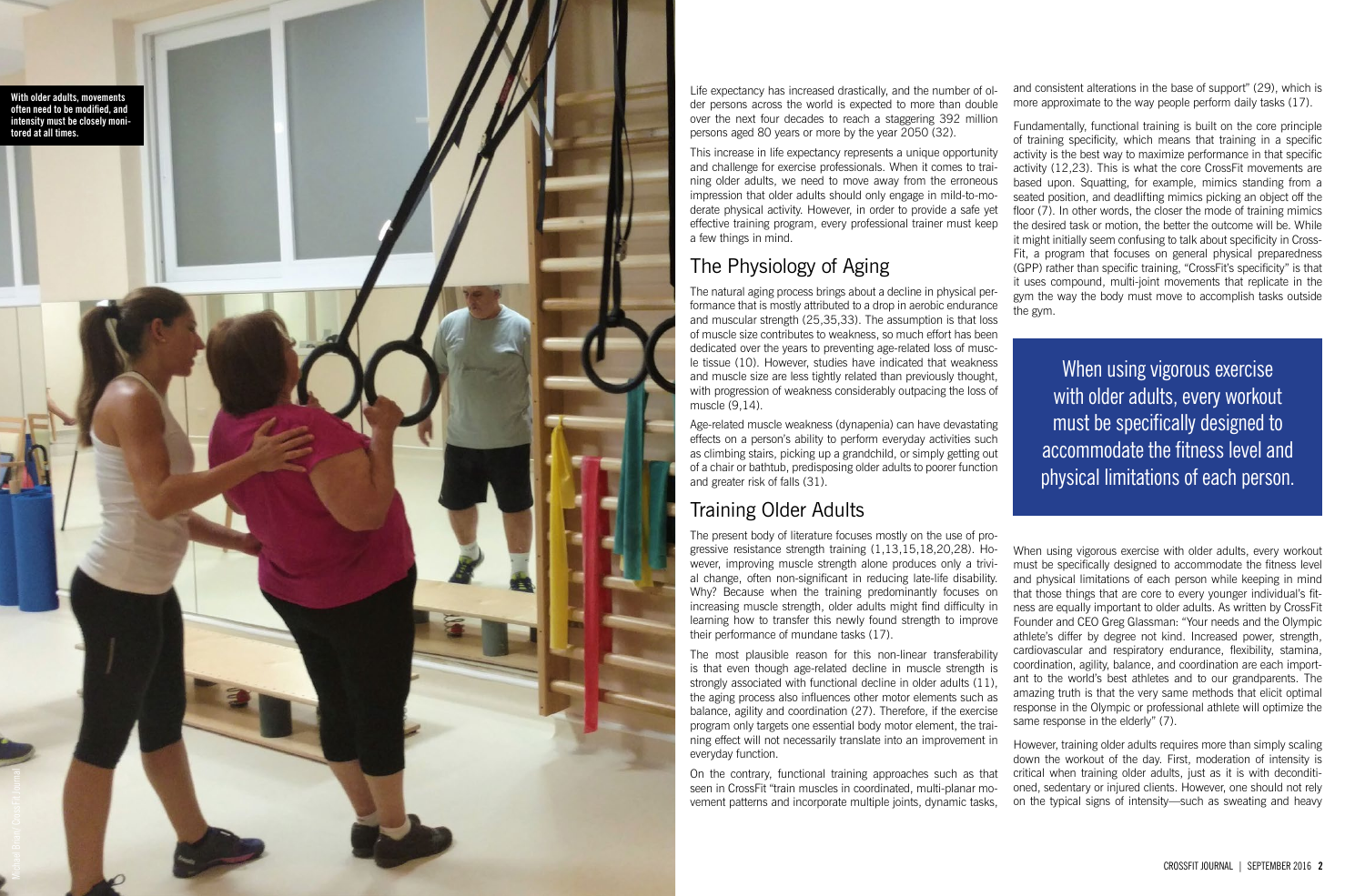ground-to-overheads and step-ups. Every participant was advised to work with the weight and intensity he or she felt comfortable with, and all exercises were modified to the needs of the individual. As stated by Powell (21), "relative intensity" is most important when training older adults. The workouts were carried out individually or in a team depending on the session.

Cool-down and stretching—The last few minutes were always dedicated to cool-down and a series of stretches for the major muscle groups.

The exercise sessions were designed to be progressive in nature, and the first few focused on mastering four of CrossFit's nine fundamental movements: squat, front squat, overhead squat and press. We also introduced the deadlift, sumo deadlift high pull and medicine-ball clean later. The push press and push jerk complete the list (34) but were not included in this program because they require a higher level of skill. Although these lifts are beneficial, the researcher chose to focus on those functional movements that are most relevant in the geriatric scenario. The nine foundational CrossFit movements are important because capacity and sound mechanics in these movements constitute the essence of physical competence in three-dimensional space, and they translate readily to all other movements (34). As participants started to master these movements, the difficulty level was increased by utilizing more complex exercises that involved multiple movements (e.g., ground to overhead) and additional balance components (e.g., catching a ball from various heights).

#### **Results**

cipants were asked to take part in a focus-group discussion to express their perceptions and personal experiences of the exercise program.

CrossFit aims to optimize physical competence in each of 10 fitness domains: cardiovascular and respiratory endurance, stamina, strength, flexibility, power, speed, coordination, agility, balance, and accuracy (7). While all are valuable, the domains that are paramount for older adults are balance, flexibility, strength and aerobic fitness (2), and this intervention focused on these elements.

A typical session consisted of four components:

Dynamic warm-up—Warm-up featured a set of exercises intended to elevate the heart rate and increase the body temperature. The warm-up lasted 10 to 15 minutes and consisted of aerobic exercises, functional movements, joint-mobility work and stretches that complemented the movements in the workout of the day.

Skill/strength work—This part lasted around 10 minutes. On some days the aim was to master a specific skill that would later be used during the workout of the day, while on other days the focus was on strength training.

Workout of the day—This component lasted between 15 to 30 minutes depending on the intensity and consisted of a combination of exercises such as squats, lunges, push presses, deadlifts,

breathing—when working with older adults (21).

Second, one must be aware that the aging process is associated with degeneration of the cartilaginous tissues, leading to tightening of the joints, tendency toward osteoarthritis and loss of tissue elasticity (3), putting older adults at an increased risk of musculoskeletal injury.

Ultimately, when training older adults, the goal should always be that of maintaining independence and improving quality of life. Except in extreme cases involving masters athletes, an older adult's ability to lift a grocery bag or go face-to-face with small grandchildren is far more important than chasing high performance in the gym, though improved gym performance most certainly relates to improved function outside the gym.

#### An Eight-Week Study on Retaining Physical Function in Older Adults: The CrossFit Approach

CrossFit is becoming increasingly popular in older populations, but so far no academic studies have delved into the topic of CrossFit and older adults. I am a physiotherapist by profession and was introduced to the world of CrossFit about three years ago. Since then, I have been incorporating some aspects of CrossFit in my work at a geriatric rehabilitation hospital, and after seeing its efficacy, I decided to incorporate CrossFit in my thesis submitted as part of a master's degree in gerontology and geriatrics.

The primary objective of this study was to test whether CrossFit principles can be safely and effectively used to improve the physical function of older adults, consequently increasing their level of independence in activities of daily living and offering them better quality of life. The second aim was to investigate the perception older adults have of this training program.

#### Method

The study population consisted of 20 older adults (19 females and 1 male) who were voluntarily recruited from two residential-age care homes in Malta. The ages varied between 75 and 91 years old, with a mean age of 84. The intervention consisted of 16 CrossFit-based exercise classes, with two sessions taking place every week for eight weeks and each session lasting between 45 minutes and an hour.

The participants' level of functional fitness was measured before and at the end of the intervention using the Senior Fitness Test, which is composed of a battery of test items specifically designed to assess the four physical parameters identified as being the relevant components of functional fitness in older adults (24): muscular strength, aerobic endurance, flexibility, and agility and dynamic balance. After completing the exercise program, parti-

The participants claimed that since they started taking part in this CrossFit-based exercise program, they felt increasingly fit and energetic.



**All sessions included a dynamic warm-up, skill/strength work, a conditioning component and stretching.**

All the participants led a sedentary lifestyle and started the intervention at rather poor fitness levels. Some used walking aids, and others could not even rise from a chair without having to ask for assistance. For this reason, all the exercises had to be highly scaled. However, following eight weeks of training, all participants still achieved a satisfactory improvement in both upper- and lower-body strength as measured by the chair-stand test (45.8 percent average improvement) and the arm-curl test (39.2 percent average improvement). This supports the idea that although high training intensities appear to be necessary to achieve muscle hypertrophy, training at lower intensities is sufficient to initiate neuromuscular improvements (30).

Most participants also improved significantly in lower-body flexibility (51.6 percent average improvement): "I enjoy sitting on my couch watching TV, but before when I used to drop something like the remote control, I had to get up and struggle to pick it up. I love that now I can just bend over and reach for it" (78-year-old female).

However, at the end of the intervention a few participants still struggled with movements that required reaching down for their toes: "Before it was very difficult to bend and reach for my toes especially to put on tights; I never used to manage. Although I still cannot do it, I feel I have improved, and I want to continue carrying out these exercises until I manage to put on my tights" (90-year-old female).

On the other hand, the extent of improvement in upper-body flexibility as measured by the back-scratch test (8 percent average improvement) was much smaller than that observed for lower-body flexibility, and for most participants it was not sufficient to bring about an improvement in everyday function. These results are in line with the findings reported by Misner and colleagues (19), who studied the long-term (five years) effects of exercise on shoulder and hip range of motion and reported only a trivial improvement in shoulder range of motion as opposed to hip range of motion.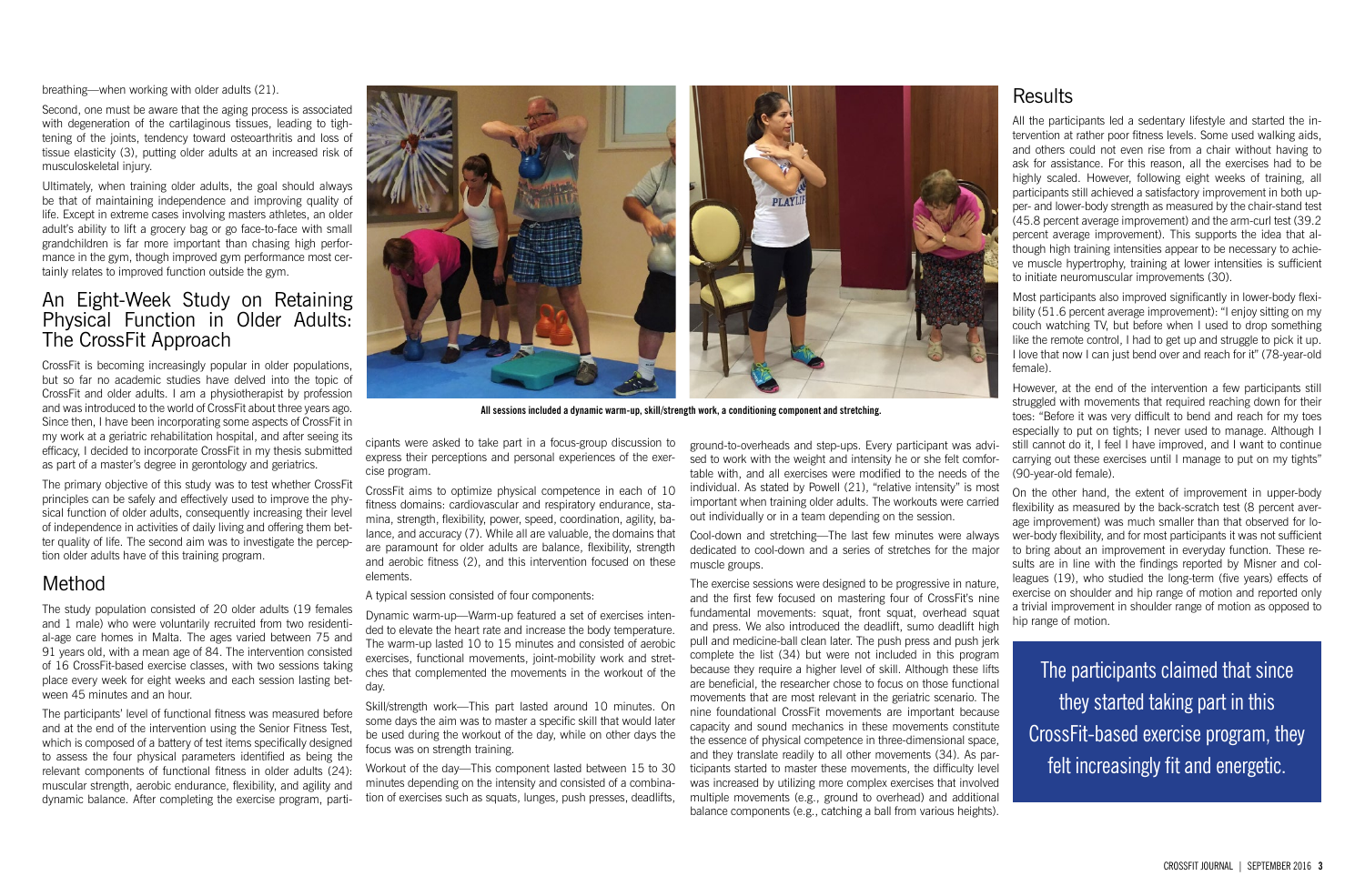There was also a marked improvement in aerobic endurance (21 percent average improvement) as measured by the two-minute step test, and the participants claimed that since they started taking part in this CrossFit-based exercise program, they felt increasingly fit and energetic. More importantly, this increase in exercise tolerance enabled them to complete activities they were not able to do before, such as going to the market or simply managing a flight of stairs.

"I enjoy going to the local market and whilst before I had to stop and rest a few times on the way, now I can keep on going," an 81-year-old female stated.

According to their initial scores of agility and dynamic balance, all participants were at an increased risk of falling. At the end of the intervention, this study found an average improvement of 15 percent in the participants' agility and dynamic balance as measured by the timed up-and-go test. However, when comparing the scores achieved by the participants to normative scores based on a validity study of community-dwelling older adults, this improvement was not enough to substantially abridge their risk of falling. Having said that, the participants still reported a decrease in fear of falling and an improvement in their everyday level of function. Most of this improvement can be attributed to an increase in self-confidence, as participants believed more in their abilities.

Moreover, the participants explained how this increase in agility and balance led to a boost in their self-image and self-esteem. For example, an 84-year-old lady shared that the previous day they had an outing, and while the bus driver usually had to bring her a step to go up on the bus, this time she managed to go up and down without the need for the step. Although it might not sound like much, to her it meant regaining some of her lost independence.

Activity avoidance due to fear of falling is common in older adults—even in those without a history of falls (37). Older people who are afraid of falling and consequently avoid activities enter a debilitating spiral of loss of confidence, restriction of physical activities and social participation, physical frailty, falls, and loss of independence (5,38).

"The major positive impact these exercises had on my life is the fact that now I can manage to go up and down a few steps. Before I did not manage and I used to avoid them completely because I was too scared of falling. Now I feel much more confident and I can even manage certain movements (she said while bracing herself) that I could not manage before such as crossing my hands over my body," said a 78-year-old female.

Over and above the physical improvements, CrossFit gave participants the opportunity to build new friendships and widen their social circle. While exercise served as a communal topic in conversation, it made them feel more included and more confident









**The eight-week program was progressive in nature, and testing at completion revelealed marked increases in participants' strength and conditioning.** 

in joining social events. With older adults in long-term care being inactive and alone up to 65 per cent of their time (6), this study suggests that a CrossFit-based group-exercise program can be an effective method to reduce loneliness in older adults living in long-term care. Evidence does in fact show that social-network involvement is associated with health and well-being across the lifespan (16) because members of a social network can facilitate an older adult's adaptation to life-changing events (26).

Throughout the course of the study, there were no reports of any injuries or negative repercussions. Thus, this study supports that CrossFit is safe and well tolerated in healthy older adults even in the eighth and ninth decades of life. It can prove challenging to provide the necessary individual attention and meet the needs of the individual while tending to a large class, so I suggest that initially older adults—especially those starting from sedentary lifestyles—should start training individually or in small groups until they can master the basic movements and reach a fitness level that allows them to join a class.

### Conclusion

Overall, the CrossFit-based exercise program implemented by this study was a success, suggesting that two CrossFit-based exercise classes per week have the ability to enhance the level of physical function in older adults, including those in their eighth and ninth decades of life and those living in long-term residential care. Older adults perceive CrossFit as a fun method of training and recognize that its functional nature and holistic approach can help them improve their ability to carry out everyday tasks and subsequently retain their independence.

Finally, implementing a CrossFit-based exercise program for older adults is feasible even with restricted financial resources because every open space can be adapted and used for training.

## References

1. Baker MK, Atlantis E, and Fiatarone Singh MA. Multi-modal exercise programs for older adults. *Age and Ageing* 36: 375- 381, 2007.

2. Baker J, and Boudreau Convoner M. [Exercise for successful](http://static1.squarespace.com/static/51744ea7e4b08db7107375e5/t/519960d8e4b0ef02d1bd6814/1369006296096/SUCCESSFUL+AGEING.pdf) [ageing.](http://static1.squarespace.com/static/51744ea7e4b08db7107375e5/t/519960d8e4b0ef02d1bd6814/1369006296096/SUCCESSFUL+AGEING.pdf) 2010. Last accessed Sept. 7, 2016.

3. Besdine R. Physical changes with aging. *Merck Manual*,

2013.

4. Cej M. Older, wiser, fitter. *The CrossFit Journal*: 1-7, 2013.

5. Deshpande N, Metter EJ, and Lauretani F et al. Activity restriction induced by fear of falling and objective and subjective measures of physical function: A prospective cohort study. *Journal of the American Geriatric Society* 56: 615-620, 2008.